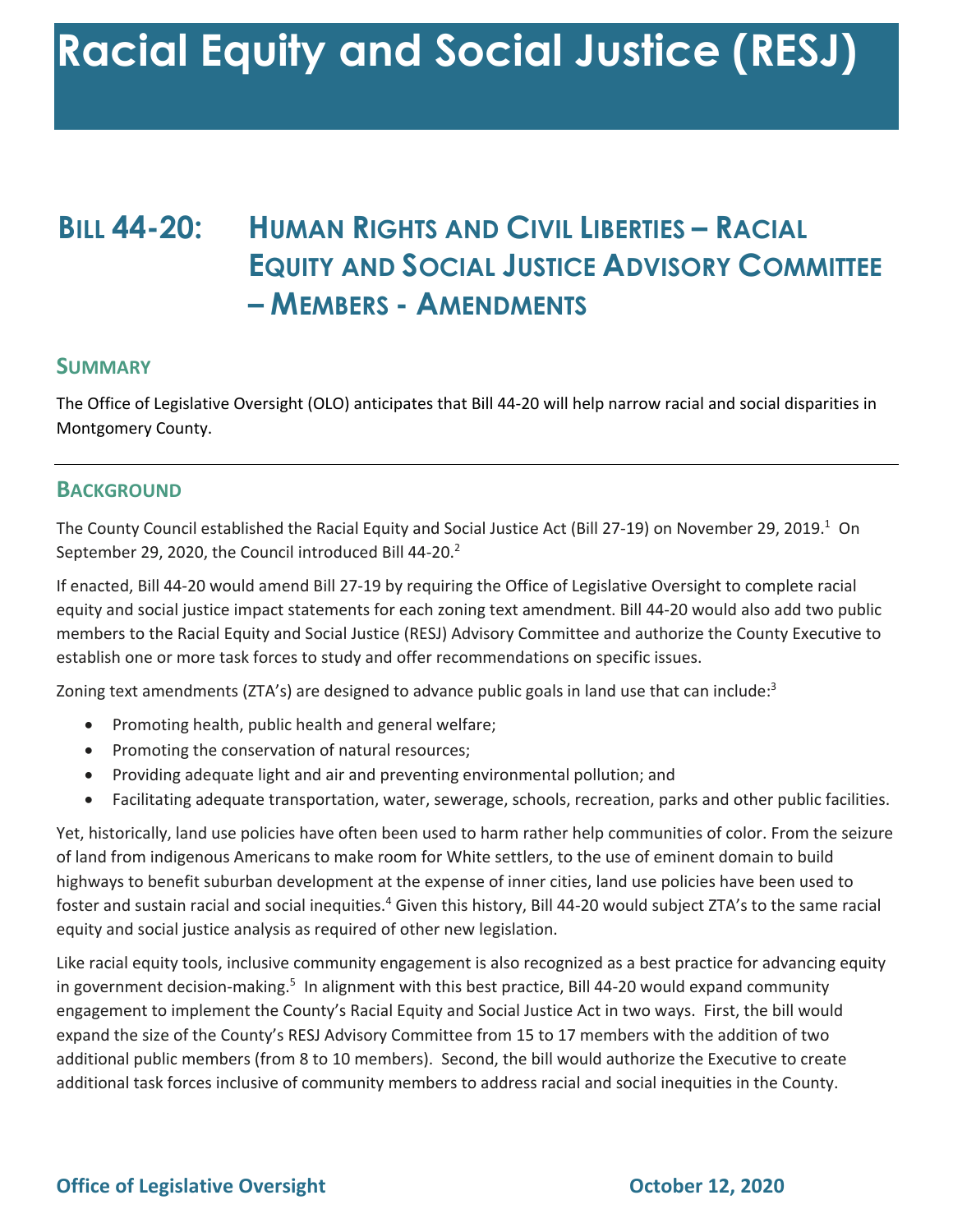# **DEMOGRAPHIC DATA**

 Understanding the potential impact of Bill 44-20 on racial equity and social justice in the County requires understanding the County 's demographics and patterns of segregation by race, ethnicity, and income.

A review of available data shows that Montgomery County is racially and ethnically diverse. In 2015:<sup>6</sup>

- White, Non-Hispanic residents accounted for 47% of the County's population
- Black and Latinx residents each accounted for 18% of the County's population; and
- Asian residents accounted for 15% of the County's population.

 Yet, Montgomery County is marked by racial and socio-economic stratification consistent with a history of housing discrimination and redlining. For example, White residents accounted for 72% of District 1 residents where family incomes averaged \$205,000 in 2015.<sup>7</sup> Conversely, residents of color comprised the majority in Districts 2, 3, 4, and 5 where average family incomes ranged from a low of \$102,500 in District 5 to a high \$120,500 in District 3.8 As such, family incomes were nearly twice as high in the majority-White areas of the County as compared to the communities where people of color accounted for a vast-majority of residents.

# **ANTICIPATED RESJ IMPACTS**

 **Residents:** OLO anticipates a favorable impact of Bill 44-20 on diminishing racial and social inequities because it will require the Council to consider the potentially disparate impacts of zoning text amendments in its decision-making. Consideration of disparate impacts may lead to the mitigation of unintended consequences so that zoning text amendments benefit communities of color and low-income communities or, at a minimum, do not harm these communities.

 Committee and on ad-hoc RESJ task forces may also enhance equity in government decision-making. The Including more community members from communities of color and low-income communities in the RESJ Advisory anticipated benefits of more inclusive community engagement include: $9$ 

- Empowering communities to make decisions for themselves;
- Improving the quality and responsiveness of government services to achieve better outcomes; and
- Reducing inequalities and fostering greater ownership.

#### **METHODOLOGIES, ASSUMPTIONS AND UNCERTAINTIES**

This RESJ impact statement and OLO's analysis relies on several sources of information that include:

- Racial Equity Profile Montgomery County, Office of Legislative Oversight<sup>10</sup>
- Racial Equity in Government Decision-Making: Lessons from the Field, Office of Legislative Oversight<sup>11</sup>
- The Zoning Text Amendment Process, Montgomery Planning<sup>12</sup>
- Racial Inequities in Montgomery County: 2011-2015, Urban Institute<sup>13</sup>
- Inclusive Outreach and Public Engagement, Seattle Race and Social Justice Initiative<sup>14</sup>
- Systemic Inequality: Displacement, Exclusion, and Segregation, The Center for American Progress<sup>15</sup>

#### **Office of Legislative Oversight** 2 **2 Company 12, 2020 October 12, 2020**